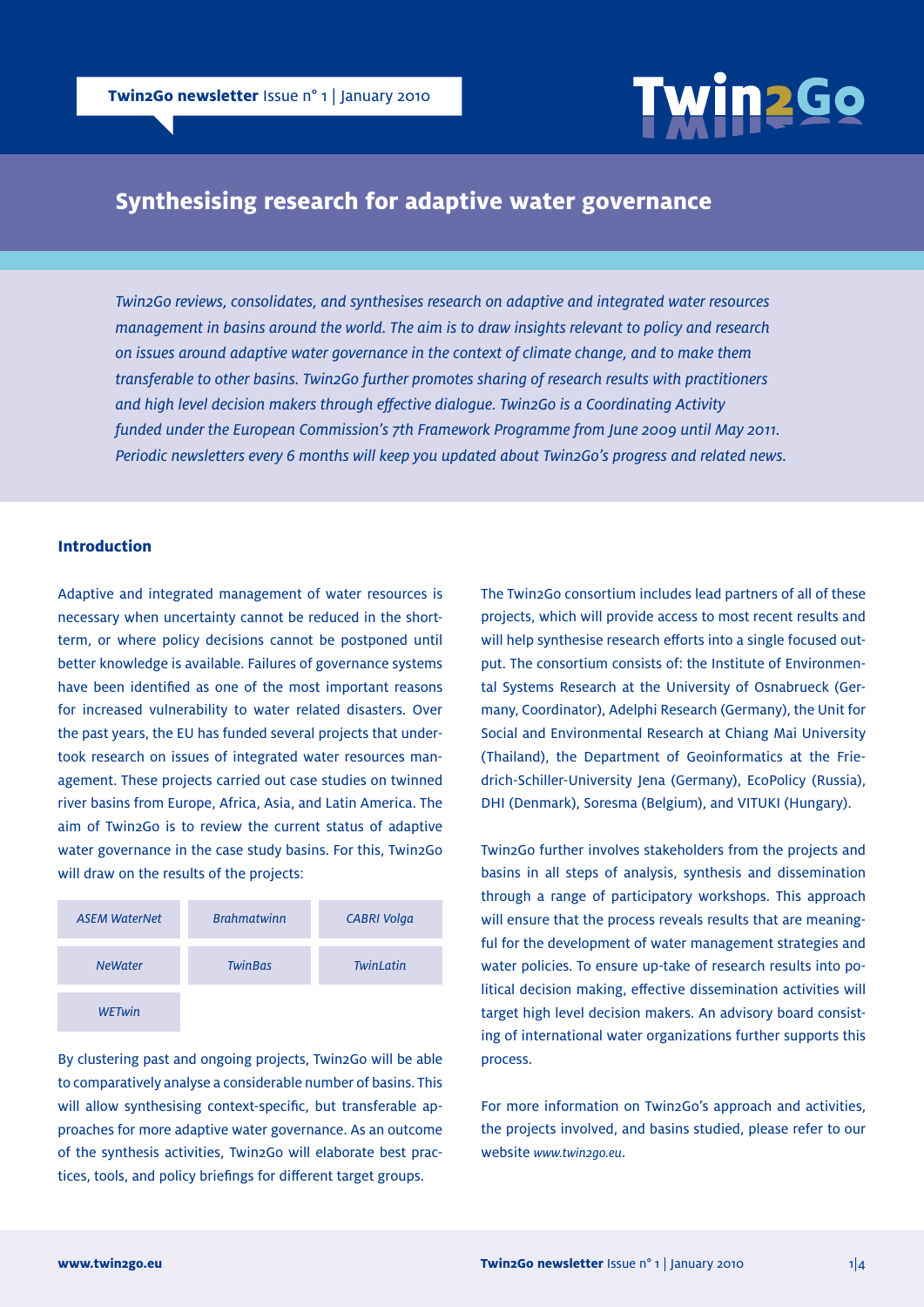# **Twin2Go news**

#### **Twin2Go kicked off in June 2009**

Twin2Go consortium members gathered for a two-day kickoff meeting at the University of Osnabrück on June 16 and 17, 2009. The meeting was also joined by the EC Project Officer, Christos Fragakis as well as the Twin2Go Advisory Board that consists of representatives of international water organizations, such as the UN-Water Decade Programme on Capacity Development, Global Water Partnership, UNECE Water Convention, UNESCO International Hydrological Programme, and the German Ministry for Economic Cooperation and Development. Together with the Twin2Go consortium, they discussed major challenges for water governance in the context of climate change and best ways to ensure that Twin2Go outcomes are taken up by policy. On the second day, the Twin2Go consortium discussed methodological approaches and the share of work for the following 6 months.

#### **Developing the Twin2Go analytical framework**

The first step of Twin2Go was to elaborate a diagnostic approach that allows comparative analysis of the case study basins and synthesis of results with regards to adaptive governance. In an interactive three-day workshop that took place in Osnabrück on 2 – 4 December 2009, Twin2Go project partners discussed the methodological approach. An analytical framework was developed that allows for the evaluation of all important attributes of adaptive water management and governance in the context of climate change. Considering the high variety of projects as well as differences in data availability, the methodological approach strikes a balance between comprehensiveness and simplicity and centers around:

#### *a) Regime :*

 *characteristics of the water governance regime (e.g. formal and informal institutions, decision making procedures, levels and procedures of participation, cooperation, and information sharing, etc.)*

#### *b) Context:*

 *the societal and environmental context in which water governance takes place*

#### *c) Performance :*

 *the performance of water resources management with regards to its stated goals, good governance and climate change.*

Twin2Go partners will apply the analytical framework to the analysis of about 20 case study basins in 2010. This framework will also be available on the Twin2Go website *www.twin2go.uos.de/approach/work-package-1*

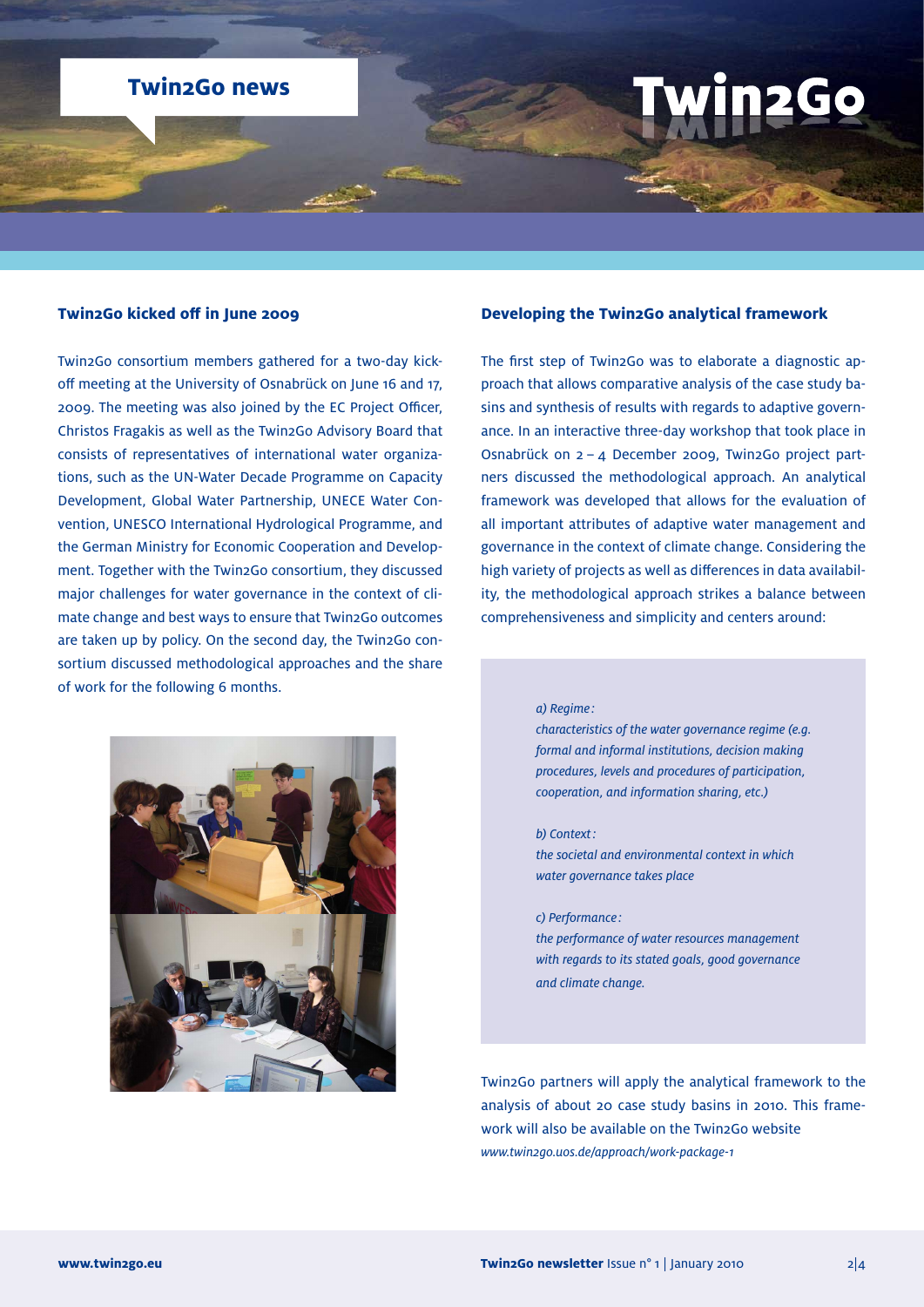# **Upcoming activities**

#### **Analysis workshops March – June, 2010**

Twin2Go partners will organise a series of workshops from March – June 2010 to analyse selected case study basins of past and on-going research projects with regards to improved water governance and adaptation to climate change. A representative of each of the participating projects will coordinate the analysis, using the Twin2Go diagnostic approach. The workshops will also involve other project participants and stakeholders in the analysis. Workshops will be organised in the case study basin regions, i.e. Latin America, Southern Africa, South Asia, South East Asia and Europe. Exact dates and locations will be announced on the Twin2Go website as soon as they are available.

#### **Synthesis workshop August| September, 2010**

The results of the analysis workshops will be synthesised at an event organised in late August or early September 2010 in Europe. The participatory synthesis workshop will involve representatives of the research projects as well as main stakeholders from the basins. A synthesis report on adaptive water governance in the context of climate change will be produced from the consolidated results. Further information will be made available on the Twin2Go website in due course.

#### **What is adaptive water governance?**

*In order to regulate and balance the different and often competing interests of the various sectors, a governance structure for water resources management is required. Water governance refers to the range of political, social, economic and administrative systems that are in place to regulate development and management of water resources and provision of water services at different levels of society (UNDP, 2000). In the context of climate change, a major challenge is to create governance structures that are flexible and robust in the face of uncertainties and inevitable surprises. According to the UNDP, successful governance in river basin management is characterised by being participatory, consensus oriented, accountable, transparent, responsive, effective and efficient, equitable and inclusive and following the rule of law.*